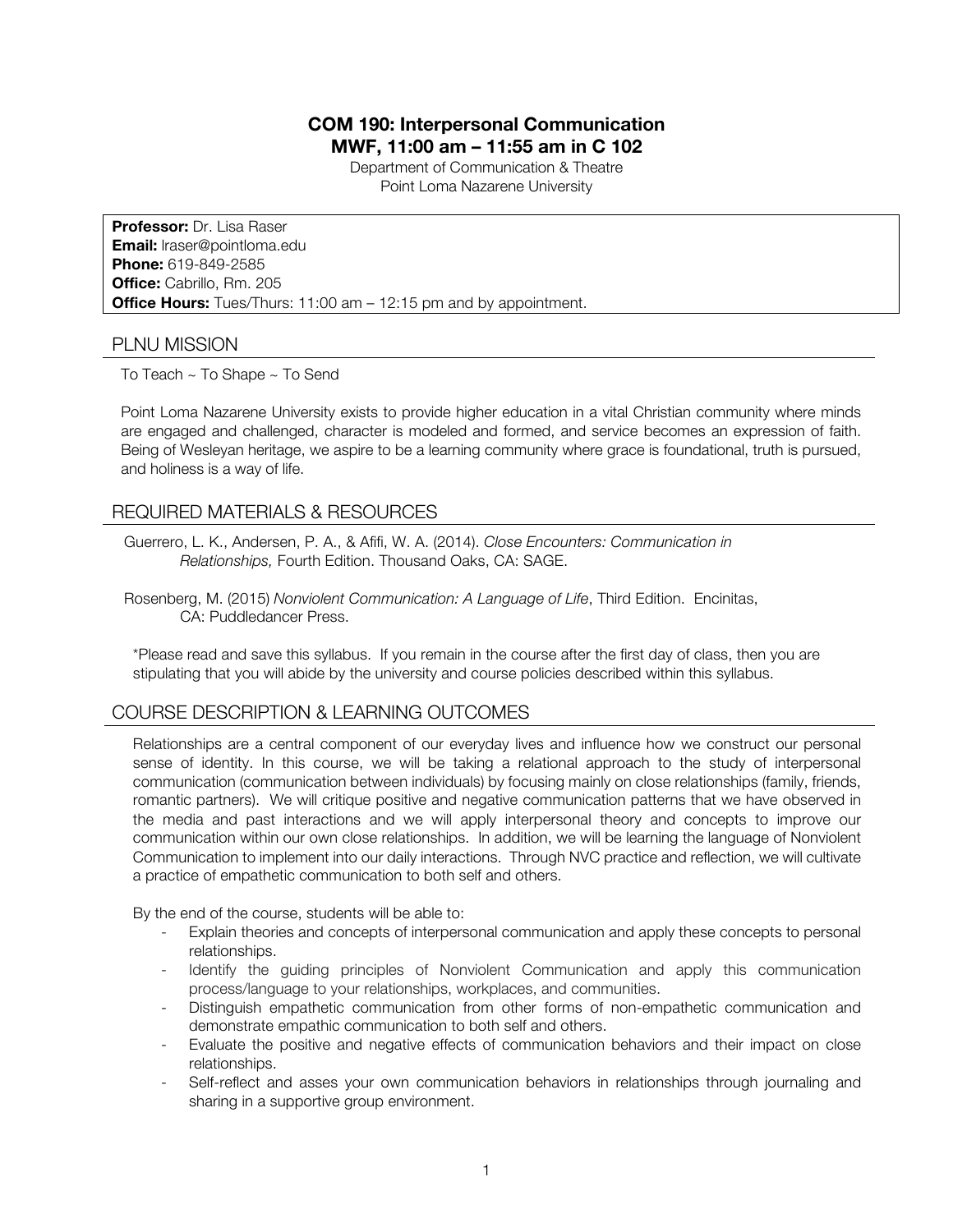## COURSE FORMAT AND POLICIES

**Support:** I am committed to helping every student attain their best possible education.

I AM HERE TO HELP! Please do not hesitate to ask questions, or ask for help, in or out of class. I will also be available if you would like me to review your work and give you feedback before it is turned in or presented. If you have any special needs that it would be helpful for me to be aware of, please do let me know.

**Attendance:** As members of a learning community, your presence is appreciated, and your absence is noticed. The class sessions are set up to help people learn from each other (through discussions, activities, etc.) and you are expected to attend each class session. Everyone has useful and insightful information to offer to the class. Participation is the core of this work, and to help keep track of that, I take attendance.

You are allowed two (2) excused or unexcused absences in the course of the semester without penalty. The only absences excused after that will be university approved absences (see section below). It is your choice how you use these absences and it is encouraged that you use them wisely. Please note that these 2 absences DO include instances of illness and family obligations. Each absence over two will result in a 12 point deduction to your overall grade.

As noted in the University catalog: If you are absent from more than 10 percent of class meetings (5 classes), I have the option of filing a written report which may result in de-enrollment. If the absences exceed 20 percent (9 classes), you may be de-enrolled without notice. If the date of de-enrollment is past the last date to withdraw from a class, you will be assigned a grade of W or WF consistent with university policy in the grading section of the catalog. See Academic Policies in the undergrad student catalog.

**University Approved Absences:** Absences for certain events and obligations recognized by the University (i.e.: participation in sports, forensics, music tours, etc.) may be counted as "excused." Please notify me at least one week prior to such absences with documentation and contact information from the sponsoring program/department. You are responsible for making up all work missed due to absences in a timely manner, to be worked out ahead of time with me.

Late to Class/Leaving Early: It is an expectation of this class community that we begin our class time *together*, and complete our class time *together* each day. Instances of habitual lateness are a distraction to our class community and may impact your ability to participate fully in the course. Therefore, I do make note when you are late to class and four tardies will equal one absence. Please talk to me early in the semester if you have any questions or concerns about this policy.

Being absent for more than 20 minutes during any part of a class period, whether at the beginning, middle, or end, will constitute an absence. Similarly, it is expected that you remain actively engaged in the classroom activities until the entire class has been dismissed for the day. If you absolutely must leave early one day for an important/legitimate/emergency reason, please approve it with me at the class period prior or via email. (Please arrange any meetings with your major adviser so that they do not conflict with your class schedule.)

Late Work/Make-Up Work: All work is expected on the planned "due dates" - at the beginning of the class period when they are due. In general, no late or makeup written assignments/presentations will be allowed. In the event of a personal emergency with written documentation and at my discretion, make-up work *may* be accepted for half credit. If you are absent on the day of a test or a presentation, I will only consider a make-up opportunity if you have communicated with me in advance of your absence and you have written documentation of a personal emergency. Depending upon the circumstance, a make-up opportunity may not receive full credit.

**Incomplete:** Incompletes will only be granted under extreme circumstances, given reasonable justification.

**Electronic Devices:** The use of cell phones and laptops/tablets during class is prohibited unless I ask for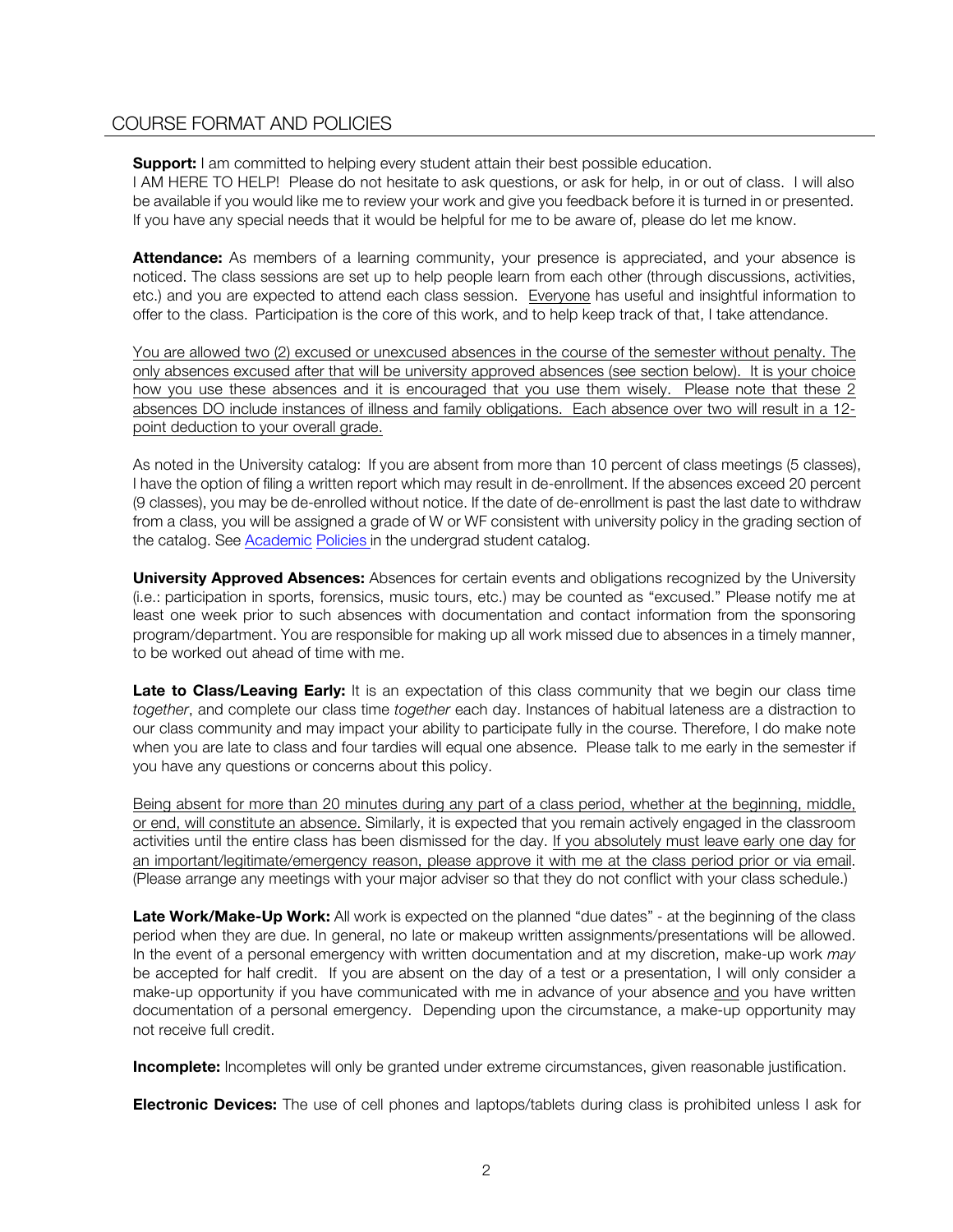them to be used as a specific part of a class activity. Please join me in turning off or silencing all cell phones, laptops, and similar electronic devices and keeping them out of sight for the duration of class. This policy was influenced by two important pieces of research: 1. Faria Sana, Tina Weston, and Nicholas J. Cepeda, "Laptop Multitasking Hinders Classroom Learning for Both Users and Nearby Peers," *Computers and Education* (March 2013): "We found that participants who multitasked on a laptop during a lecture scored lower on a test compared to those who did not multitask, and participants who were in direct view of a multitasking peer scored lower on a test compared to those who were not. The results demonstrate that multitasking on a laptop poses a significant distraction to both users and fellow students and can be detrimental to comprehension of lecture content." 2. Pam A. Mueller and Daniel M. Oppenheimer, "The Pen Is Mightier Than the Keyboard: Advantages of Longhand Over Laptop Note Taking" (April 2014). In this study, the authors found that students who hand wrote their notes during lectures remembered more material than students who used laptops for notetaking because they could not write everything down verbatim. The extra processing required by the hand writers to select important over extraneous information was beneficial for their retention of the material they were learning.

**Email:** I will frequently use email to communicate with you and I do my best to respond to your emails as promptly as possible. I will respond to emails Monday-Friday from 8:00 am – 4:00 pm. If you send me an email over the weekend or on a holiday, I will respond on the following school day.

**Written Work:** Please type, double-space and staple all written work unless instructed otherwise.It is my expectation that all writing will be clear, coherent, and free of grammatical/spelling errors. Please proof all written work – your grade will reflect both the substance and the style of your writing. When working on the computer, try to plan for the "unexpected" but predictable problems: plan extra time for library printing lines and back up files as you go.

#### **Student Responsibility:**

It is the student's responsibility to maintain his/her class schedule. Should the need arise to drop this course (personal emergencies, poor performance, etc.), the student has the responsibility to follow through (provided the drop date meets the stated calendar deadline established by the university), not the instructor. Simply ceasing to attend this course or failing to follow through to arrange for a change of registration (drop/add) may easily result in a grade of F on the official transcript.

#### **Final Exam Policy:**

Successful completion of this class requires taking the final examination on its scheduled day. The final examination schedule is posted on the Class Schedules site. Final exams will not be given early before our assigned date/time. Please arrange any activities or transportation for the break around this finals schedule so that you can be present to take the test at the assigned time.

#### **Academic Dishonesty:**

Students should demonstrate academic honesty by doing original work and by giving appropriate credit to the ideas of others. As stated in the university catalog, "Academic dishonesty is the act of presenting information, ideas, and/or concepts as one's own when in reality they are the results of another person's creativity and effort. Such acts include plagiarism, copying of class assignments, and copying or other fraudulent behavior on examinations. A faculty member who believes a situation involving academic dishonesty has been detected may assign a failing grade for a) that particular assignment or examination, and/or b) the course." See Academic Policies in the undergrad student catalog.

#### **Academic Accommodations:**

While all students are expected to meet the minimum academic standards for completion of this course as established by the instructor, students with disabilities may require academic accommodations. At Point Loma Nazarene University, students requesting academic accommodations must file documentation with the Disability Resource Center (DRC), located in the Bond Academic Center. Once the student files documentation, the Disability Resource Center will contact the student's instructors and provide written recommendations for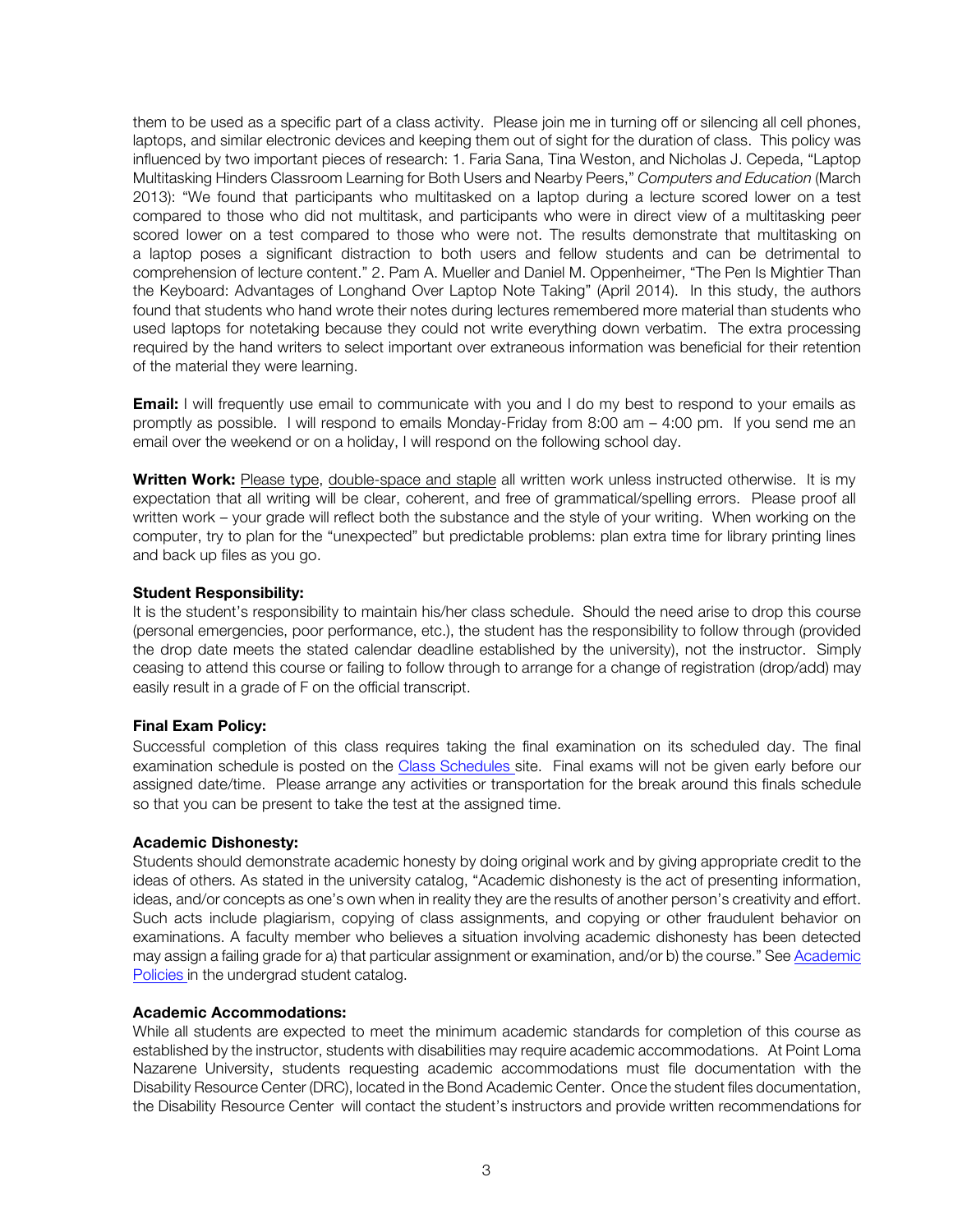reasonable and appropriate accommodations to meet the individual learning needs of the student. This policy assists the University in its commitment to full compliance with Section 504 of the Rehabilitation Act of 1973, the Americans with Disabilities (ADA) Act of 1990, and ADA Amendments Act of 2008, all of which prohibit discrimination against students with disabilities and guarantees all qualified students equal access to and benefits of PLNU programs and activities.

#### **Ferpa Policy:**

In compliance with federal law, neither PLNU student ID nor social security number will be used in publicly posted grades or returned sets of assignments without student written permission. This class will meet the federal requirements by (each faculty member choose one strategy to use: distributing all grades and papers individually; requesting and filing written student permission; or assigning each student a unique class ID number not identifiable on the alphabetic roster.). Also in compliance with FERPA, you will be the only person given information about your progress in this class unless you have designated others to receive it in the "Information Release" section of the student portal. See Policy Statements in the undergrad student catalog.

#### **PLNU Copyright Policy:**

Point Loma Nazarene University, as a non-profit educational institution, is entitled by law to use materials protected by the US Copyright Act for classroom education. Any use of those materials outside the class may violate the law.

## CLASS ASSIGNMENTS & COURSE SCHEDULE

**Exams:** There will be a midterm and a final exam in this course. These exams will consist of a mix of multiple choice, T/F, fill-in-the-blank, and short response/essay questions. **No early or late exams will be given.** Please arrange any activities and transportation for the breaks around our schedule so that you can be present to take the tests at the assigned time.

**Reading Quizzes:** You will have reading quizzes throughout the semester (see schedule). All reading for the week is "due" on the day of the quiz, and we will discuss it in class throughout the week. You may bring one sheet of paper (8.5 x 11, front and back) of handwritten notes to class as an aid for the quiz. You will turn in your notes with the quiz. Quizzes will consist of a mix of multiple choice, T/F, fill-in-the-blank, and short response/essay questions. At the end of the semester, **the quiz with the lowest score will be dropped.**

**Quiz Policy: Quizzes will not be given early.** If you are absent (for illness or travel, for example) on the day of a quiz, that first quiz grade will be dropped. If you miss more than one quiz, make-up quizzes will only be given if you have a personal emergency with written documentation *and* you notify me in advance of your absence. Exception to this policy: a first and subsequent missed quiz may be made up only for instances of University approved absences (debate team, athletic team travel, field trip for another class, etc.). Reading quizzes will be given at the beginning of class. If you come late to class, you will not be given extra time to complete a quiz.

**Empathy Partners:** In an effort to grow in our NVC skills within the context of community, I encourage you to have regular meetings with one or more empathy partners from this class throughout the semester. With your empathy partners, you will have the opportunity to practice giving and receiving empathy and expressing yourself honestly. Your goal will be to meet at least 5 times during the semester (phone calls or video chats are okay too.) At the end of the semester, please write me a 2-3 page typed reflection about your experience. Please include the names of your empathy partners and the dates/times that you met. In addition, summarize the ways and the extent to which your empathy partners/group experiences met your needs and how your contributed to the lives of your empathy partners.

**NVC Journals:** Your NVC journals will include reflections on thoughts, feelings, and experiences from any aspect of your life. We will look at a sample together in class that demonstrates how to journal using the NVC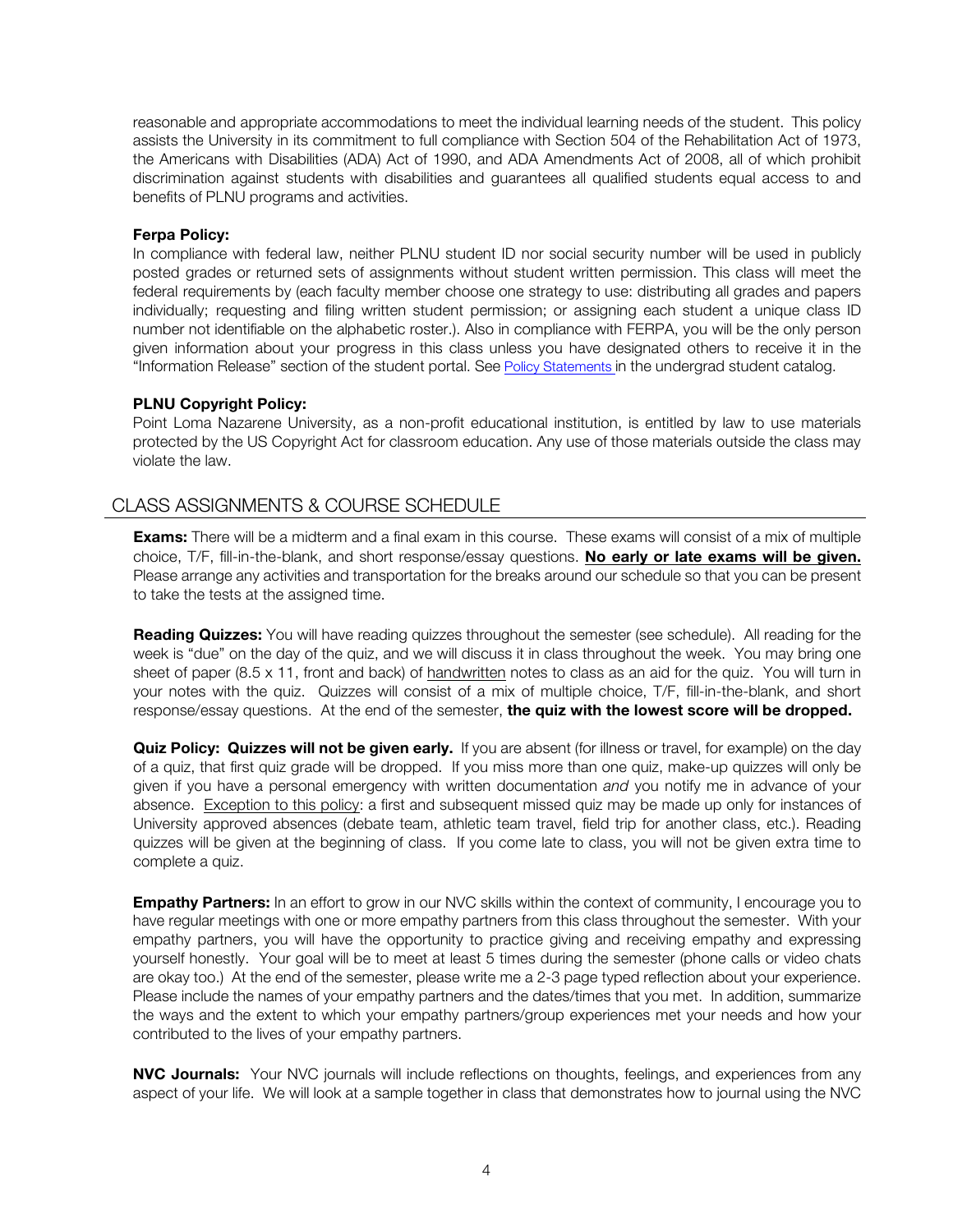components. Ideally, try journaling once a week, and I will collect at least one journal entry twice during the semester. (You may turn in what you consider to be your best, most complete and in-depth efforts, and keep the others as practice.) In reviewing the journals, I will be looking for completion and a thorough use of the NVC components. I will offer supportive feedback/guidance on these, rather than editing.

**Final Project:** In consultation with me, please, you will create a final creative project for this class that reflects and extends your learning and interests in the course. You will also have a consultation meeting with me about your project during weeks 12/13 of the course.

For this project, you will turn in something tangible that reflects your work (typically this would be something written, but I am also open to other forms of work, (ie: creating a video, etc). Some possible ideas might be: consulting with a group/individual and providing mediation feedback with reflection on the process, designing a game to teach the NVC process to children, researching/extending a concept of interpersonal communication and finding an interesting way to present it to the class, creating a class activity to illuminate the concept of empathy, writing NVC-style letters to family members or friends, etc. During the last two weeks of class, you will present your project to the class using visuals. You may choose to work on this project individually, or with a partner, or a group of 3.

**In-Class (or take home) Assignments:** At times, you will be given short assignments or exercises in class (or to take home) that are worth points toward your final grade. These assignments may include written responses/reflections, home learning, group work, etc. The point value for these assignments may vary, but will be clearly designated on the assignment.

**Extra-Credit Opportunity:** I am offering one extra credit opportunity this semester for Com 190. On Wednesday, Feb. 21<sup>st</sup>, Krista Tippett will be speaking at the PLNU Writer's Symposium (a wonderful and unique opportunity for us! (3). Tippett will discuss her books and her podcast *On Being*. I believe you will be able to make many meaningful connections between this event and our learning in Com 190. Her interview with Prof. Dean Nelson will take place in Brown Chapel at 7 pm. This is a ticketed event (cost is \$5 for students). For more information and to purchase tickets, visit: https://www.pointloma.edu/events/writers-symposium-sea

I am a big fan of Tippett's writing (her newest book is *Becoming Wise: An Inquiry into the Mystery and Art of Living)* and her interviewing skills on her podcast *On Being*. Before the event, I recommend taking a walk near the ocean and listening to one of the podcast episodes found here: https://onbeing.org. To receive 10 points extra credit, please write a complete 2-page reflection that discusses what you learned from the experience. In addition, please make specific connections between what you heard in the interview and your learning in Com 190. Your write-up is due in class on Friday, Feb 23rd.

### ASSESSMENT & GRADING

|               |    | Grade Scale (% to Letter): Final grades will be calculated as follows and will not be rounded. |      |
|---------------|----|------------------------------------------------------------------------------------------------|------|
| 93-100        |    | 73-76.9%                                                                                       |      |
| $90 - 92.9\%$ | А- | 70-72.9%                                                                                       | $C-$ |
| 87-89.9%      | B+ | 67-69.9%                                                                                       | $D+$ |
| 83-86.9%      | R  | 63-66.9%                                                                                       |      |
| 80-82.9%      | В- | 60-62.9%                                                                                       | D-   |
| 77-79.9%      |    | Ი-59                                                                                           |      |

Point Distribution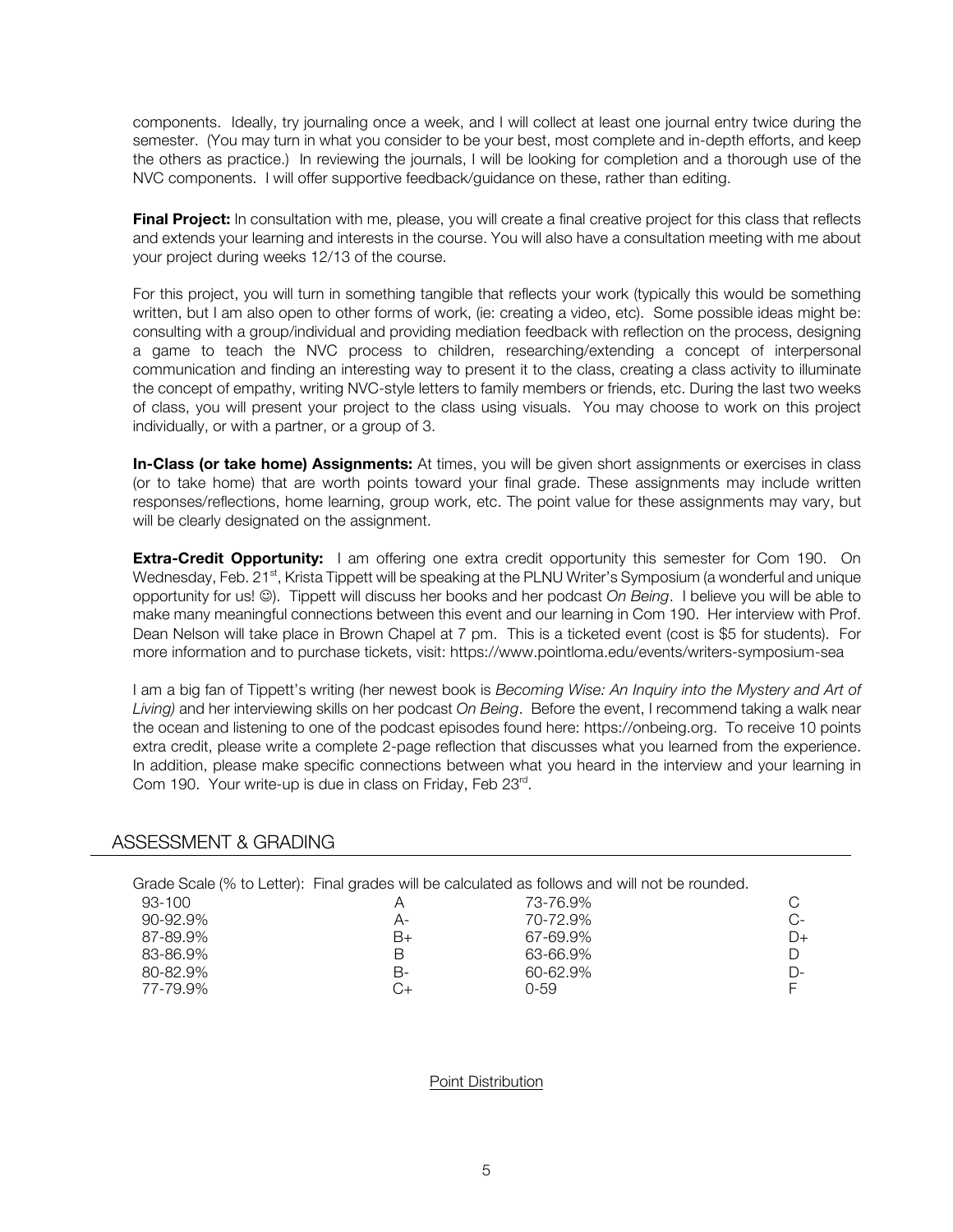| <b>COURSE REQUIREMENTS</b>                                          | <b>Number of Points</b><br><b>AVAILABLE</b> | <b>Number of Points</b><br><b>EARNED</b> |
|---------------------------------------------------------------------|---------------------------------------------|------------------------------------------|
| Reading Quizzes (20 pts each x 5 quizzes)                           | 100                                         |                                          |
| NVC Journals 1 & 2                                                  | 50                                          |                                          |
| <b>Empathy Partner Reflection</b>                                   | 30                                          |                                          |
| Midterm Exam                                                        | 60                                          |                                          |
| Final Exam                                                          | 100                                         |                                          |
| Final Project & Presentation                                        | 100                                         |                                          |
| In-Class (or take home) Assignments                                 | 25                                          |                                          |
| <b>TOTAL</b>                                                        | 465*                                        |                                          |
| - Absence/Tardy penalties (12 pts. per absence after<br>2 absences) | (e.g., 3 absences<br>$= -12$                |                                          |

**\*** At the end of the course, the total point value may be slightly higher or lower than the number above. While I strive to stay close to this amount, there may be occasions where we will need to add or delete short assignments or quizzes that would adjust the total point value of the course.

### **Tentative Course Schedule**

- Subject to change with fair notice.
- Please complete reading prior to arriving at class on the assigned due date.

| <b>WK</b>      | Date             | In-Class                                 | Reading/Assignments Due               |
|----------------|------------------|------------------------------------------|---------------------------------------|
|                | T1/9             | Welcome/Course Introduction              |                                       |
|                | W 1/10           | Definitions and Principles of Relational | Close Encounters Ch. 1                |
|                |                  | Communication                            | NVC Ch. 1                             |
|                | F 1/12           | Giving from the Heart                    |                                       |
| $\mathbf{2}$   | M 1/15           | <b>MLK Holiday</b>                       | No Class                              |
|                | W 1/17           | Communicating Identity                   | Close Encounters Ch. 2                |
|                |                  | <b>Practice Reading Quiz</b>             | NVC Ch. 2                             |
|                | F1/19            | Communication that Blocks Compassion     |                                       |
|                |                  | <b>Discuss Empathy Partners</b>          |                                       |
| 3              | M 1/22           | <b>Forces of Social Attraction</b>       | Close Encounters Ch. 3                |
|                |                  | <b>Reading Quiz</b>                      | NVC Ch. 3                             |
|                | W 1/24           | Forces of Social Attraction              |                                       |
|                | F 1/26           | Observing without Evaluating             |                                       |
|                |                  | <b>Discuss NVC Journals</b>              |                                       |
| $\overline{4}$ | M 1/29           | Managing Uncertainty                     | Close Encounters Ch. 4                |
|                |                  |                                          | NVC Ch. 4                             |
|                | W 1/31           | Identifying and Expressing Feelings      |                                       |
|                | F <sub>2/2</sub> | <b>Changing Relationships</b>            | Close Encounters Ch. 5                |
|                |                  | <b>Reading Quiz</b>                      | NVC Ch. 5                             |
| 5              | M 2/5            | <b>Changing Relationships</b>            |                                       |
|                | W 2/7            | Taking Responsibility for our Feelings   |                                       |
|                | F2/9             | Revealing and Hiding Ourselves           | Close Encounters Ch. 6                |
|                |                  | <b>Reading Quiz</b>                      | NVC Ch. 6                             |
| 6              | M 2/12           | Revealing and Hiding Ourselves           |                                       |
|                | W 2/14           | <b>Making Requests</b>                   |                                       |
|                | $F$ 2/16         | Dr. Raser will be presenting at the      | No Class - Meet with Empathy Partners |
|                |                  | <b>Western States Communication</b>      |                                       |
|                |                  | Conference at Santa Clara University     |                                       |
| $\overline{7}$ | M 2/19           | <b>Communicating Closeness</b>           | Close Encounters Ch. 7                |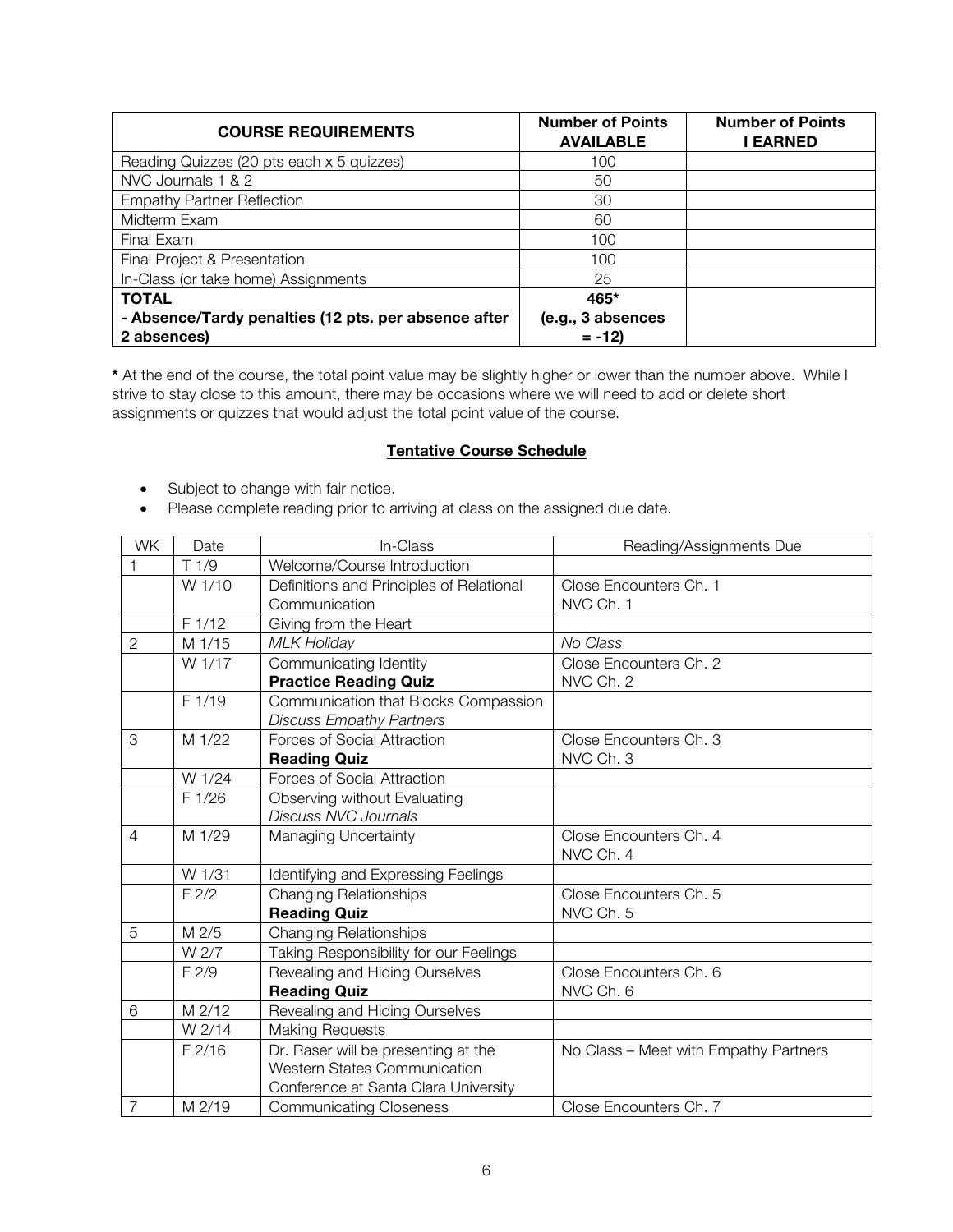|                  |             | <b>Reading Quiz</b>                                 | NVC Ch. 7                                       |
|------------------|-------------|-----------------------------------------------------|-------------------------------------------------|
|                  | W 2/21      | <b>Communicating Closeness</b>                      | Optional: Krista Tippett at the PLNU Writer's   |
|                  |             |                                                     | Symposium - 7 pm in Brown Chapel                |
|                  | F 2/23      | Receiving Empathically                              | Optional: Extra Credit Write-Up due             |
| 8                | M 2/26      | Styles of Love and Attachment                       | Close Encounters Ch. 8                          |
|                  |             |                                                     | NVC Ch. 8                                       |
|                  |             |                                                     | <b>NVC Journal 1 Due</b>                        |
|                  | W 2/28      | The Power of Empathy                                |                                                 |
|                  | F 3/2       | <b>Midterm Exam</b>                                 | Midterm Exam (Ch. 1-7 of CE & NVC)              |
|                  |             |                                                     | Please note: The midterm will not be given      |
|                  |             |                                                     | before or after this date/time. Please arrange  |
|                  |             |                                                     | any activities and transportation for the break |
|                  |             |                                                     | around this schedule so that you can be         |
|                  |             |                                                     | present to take the test in class.              |
| $\boldsymbol{9}$ | $3/5 - 3/9$ | <b>Spring Break</b>                                 | <b>No Classes</b>                               |
| 10               | M 3/12      | <b>Communicating Sexually</b>                       | Close Encounters Ch. 9 & 10                     |
|                  |             | <b>Discuss Final Projects</b>                       | NVC Ch. 9                                       |
|                  | W 3/14      | Maintaining Relationships                           |                                                 |
|                  | F 3/16      | Connecting Compassionately with<br>Ourselves        | Hidden Brain podcast reflection due             |
| 11               | M 3/19      | Coping with Conflict                                | Close Encounters Ch. 11                         |
|                  |             | <b>Reading Quiz</b>                                 | NVC Ch. 10                                      |
|                  | W 3/21      | Coping with Conflict                                |                                                 |
|                  | F 3/23      | Expressing Anger Fully                              |                                                 |
| 12               | M 3/26      | Dominance and Power Plays                           | Close Encounters Ch. 12                         |
|                  |             | <b>Conflict Resolution and Mediation</b>            | NVC Ch. 11                                      |
|                  |             |                                                     | Turn in final project plan                      |
|                  | W 3/28      | <b>Final Project Consultations</b>                  | Sign up for a meeting time                      |
|                  | F 3/30      | <b>Easter Break</b>                                 | <b>No Class</b>                                 |
| 13               | M 4/2       | <b>Easter Break</b>                                 | <b>No Class</b>                                 |
|                  | W 4/4       | <b>Final Project Consultations</b>                  | Sign up for a meeting time                      |
|                  | F 4/6       | Hurting the Ones We Love                            | Close Encounters Ch. 13 & 14                    |
|                  |             | Reading Quiz (will focus on CE Ch. 13               | NVC Ch 12 & 13                                  |
|                  |             | and NVC Ch.12)                                      |                                                 |
| 14               | M 4/9       | Relationship Repair and Reconciliation              |                                                 |
|                  | W 4/11      | The Protective Use of Force                         | <b>NVC Journal 2 Due</b>                        |
|                  |             | Liberating Ourselves and Counseling                 |                                                 |
|                  |             | Others                                              |                                                 |
|                  | F 4/13      | Ending Relationships                                | Close Encounters Ch. 15                         |
|                  |             | Expressing NVC Appreciation                         | <b>NVC 14</b>                                   |
|                  |             |                                                     | <b>Submit Appreciation Notes to Canvas</b>      |
|                  |             |                                                     | after class                                     |
| 15               | M 4/16      | <b>Final Project Presentations</b>                  | Project materials due on the day you            |
|                  |             |                                                     | present                                         |
|                  | W 4/18      | <b>Final Project Presentations</b>                  |                                                 |
|                  | F 4/20      | <b>Final Project Presentations</b>                  |                                                 |
| 16               | M 4/23      | <b>Final Project Presentations</b>                  |                                                 |
|                  | W 4/25      | <b>Final Project Presentations</b>                  |                                                 |
|                  | F 4/27      | Exam Review                                         | <b>Empathy Partners Reflection Due</b>          |
| 17               | Finals      | <b>Final Exam</b>                                   | Final Exam CE (Ch. 8-15), NVC (Ch. 8-14)        |
|                  | Week        | 10:30 am $-$ 1:00 pm<br>Friday, May 4 <sup>th</sup> | Please note: The final exam will not be given   |
|                  |             |                                                     | early before our assigned date/time. Please     |